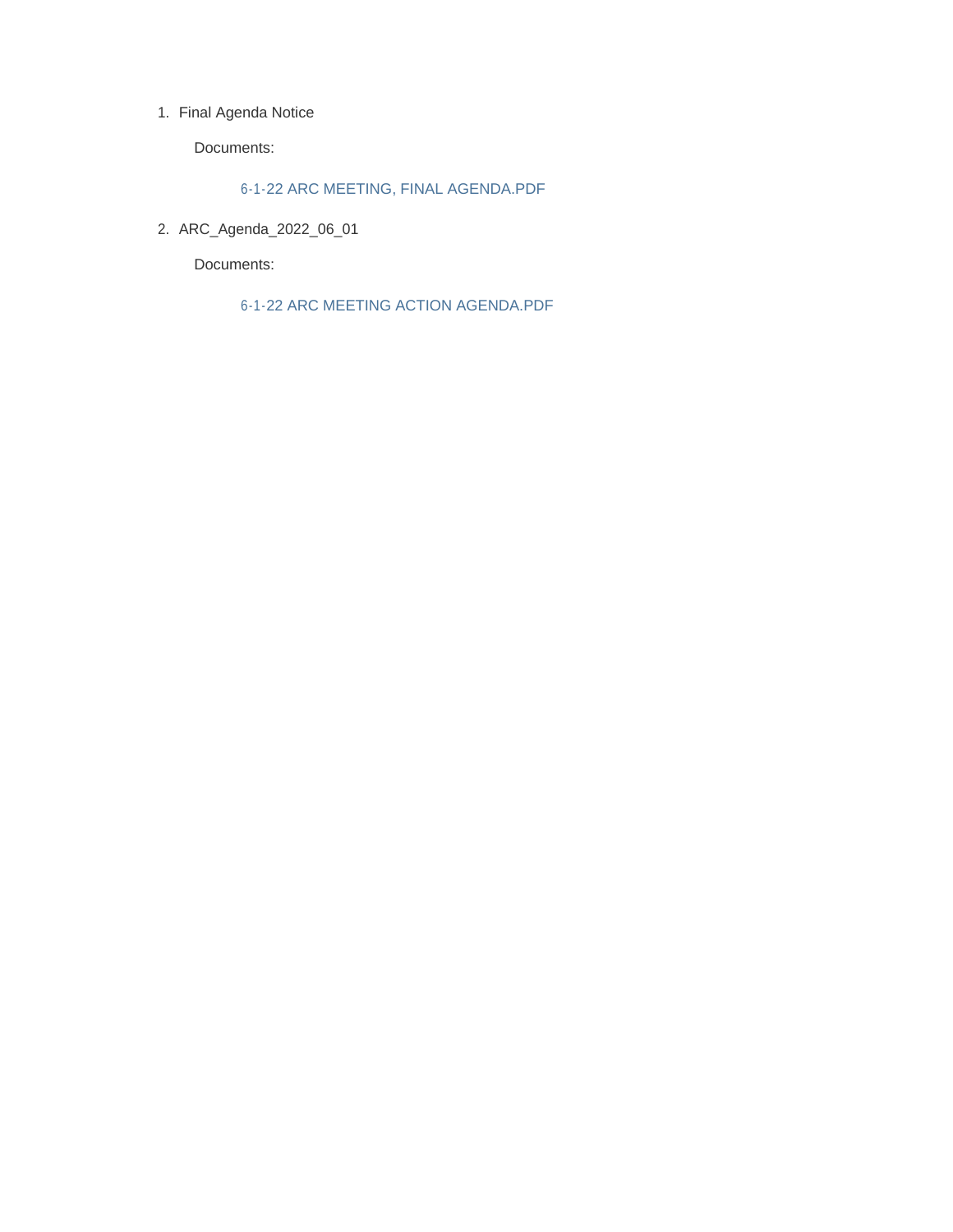# **ARCHITECTURAL REVIEW COMMITTEE FINAL AGENDA Regular Meeting**

# **Wednesday, June 1, 2022 7:00 pm Zoom Virtual Meeting Webinar ID: 846 0372 5052 Password: 5768541**

Please use the link below to view, listen, and/or participate in this meeting: <https://greenwichct.zoom.us/j/84603725052?pwd=bVpDelhRSHNEYWc3NnJiWmM3RUdDQT09>

> You may listen, and/or participate in this meeting by calling the following: By Telephone: (646) 518-9805 (877) 853-5257 (Toll Free)

(888) 475-4499 (Toll Free) (833) 548-0276 (Toll Free) (833) 548-0282 (Toll Free) Webinar ID: 846 0372 5052 Password: 5768541

### **I. Exterior Alteration reviews:**

- 1. **Lobster Bin, 204 Field Point Road PLPZ 2022 00095** for Exterior Alteration review for **the installation of an exhaust fan for a commercial kitchen hood** located at 204 Field Point Road in the GB Zone. View application [here.](https://www.greenwichct.gov/DocumentCenter/View/31304/204-FIELD-POINT-ROAD_ARC-APP)
- 2. **Old Track Properties LLC, 16 Old Track Road, PLPZ 202200171** for Exterior Alteration review for **renovation of the existing façade** located at 16 Old Track Road in the GB Zone. View application [here.](https://www.greenwichct.gov/DocumentCenter/View/31305/16-Old-Track-Rd-ARC-EA)
- 3. **Walgreens, 1333 East Putnam Avenue PLPZ 202200212** for Exterior Alteration review **for a dumpster enclosure** located at 1333 East Putnam Avenue in the LB zone. View application [here.](https://www.greenwichct.gov/DocumentCenter/View/31303/1333-EPA-ARC-EA)
- 4. **Sunglass Hut, 260 Greenwich Ave. PLPZ 202200213** for Exterior Alteration review for **renovation of the entry doors, mullions and storefront and new air handlers and roof top condensers** located at 260 Greenwich Avenue in the CGBR zone. View application [here.](https://www.greenwichct.gov/DocumentCenter/View/31302/260-Greenwich-Avenue-PLPZ-202200213-Sunglass-Hut)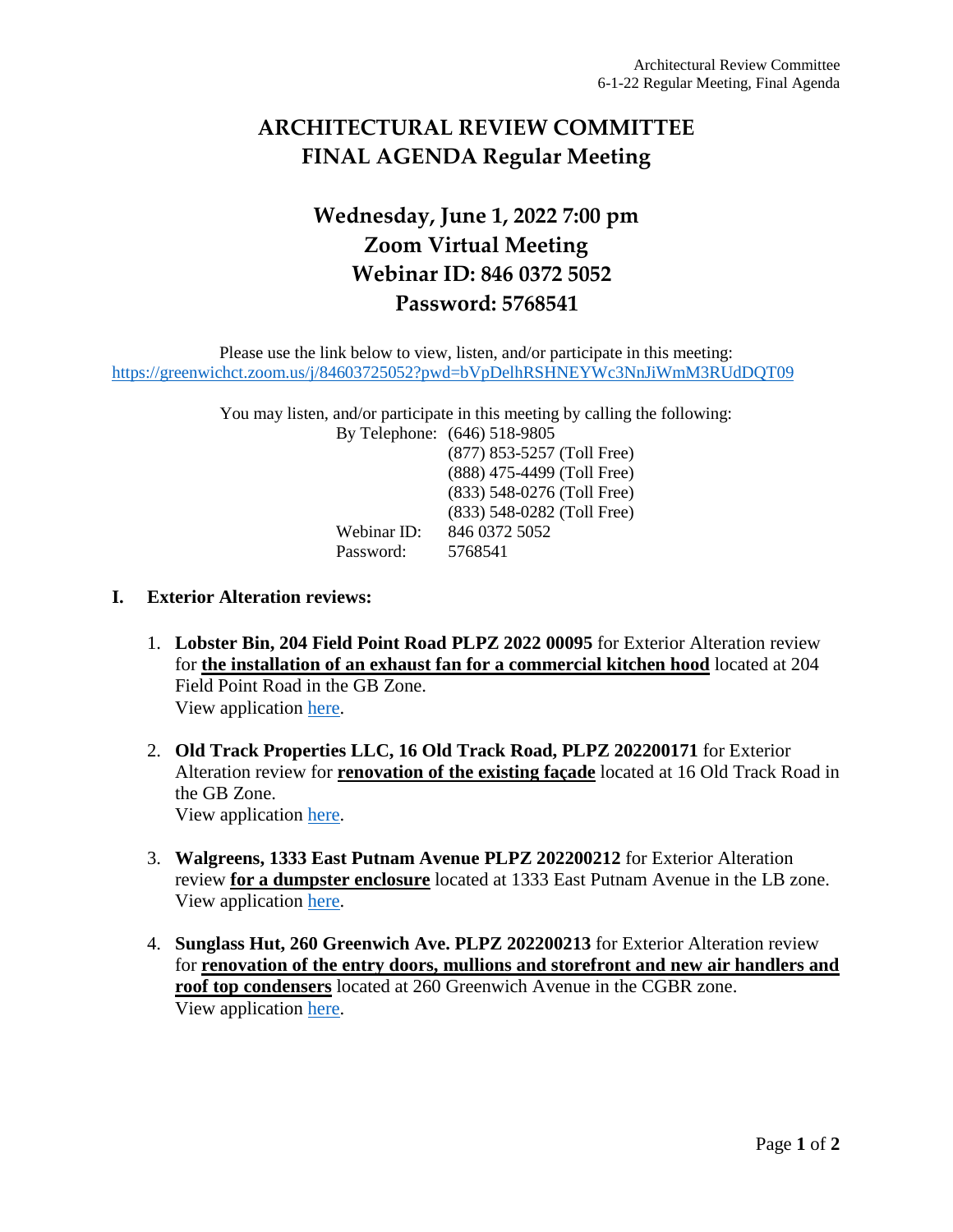- 5. **100 West Putnam LLC, 100 West Putnam Ave. Application PLPZ202200199** for Exterior Alteration review **for installation of a new patio with lighting and landscaping on a property** located at 100 West Putnam Avenue in the CGB zone*.* Reviewed at the 5/4/22 meeting. *(Members present: Hein, Conte, Meniconi, Boldt, Brake-Smith, Cohen, Contadino, Kreuger, Pugliese)* View initial application [here.](https://www.greenwichct.gov/DocumentCenter/View/31301/100-WPA-patio-ARC-EA) View updated design drawings [here.](https://www.greenwichct.gov/DocumentCenter/View/31307/2022-05-27_Combined-Updates)
- 6. **Bailiwick Tennis Club, 12 Duncan Drive, PLPZ202100524** for Exterior Alteration review for **lighting for paddle tennis courts** at a property located at 12 Duncan Drive in the RA-1 zone. View application [here.](https://www.greenwichct.gov/DocumentCenter/View/31300/12-Duncan-Drive-ARC)

## **II. Committee Business:**

1. Any business.

*The Town complies with all applicable federal and state laws regarding non-discrimination, equal opportunity, affirmative action, and providing reasonable accommodations for persons with disabilities. If you require an accommodation to participate, please contact the Commissioner of Human Services at 203-622-3800 or [demetria.nelson@greenwichct.org](mailto:demetria.nelson@greenwichct.org) as soon as possible in advance of the event.*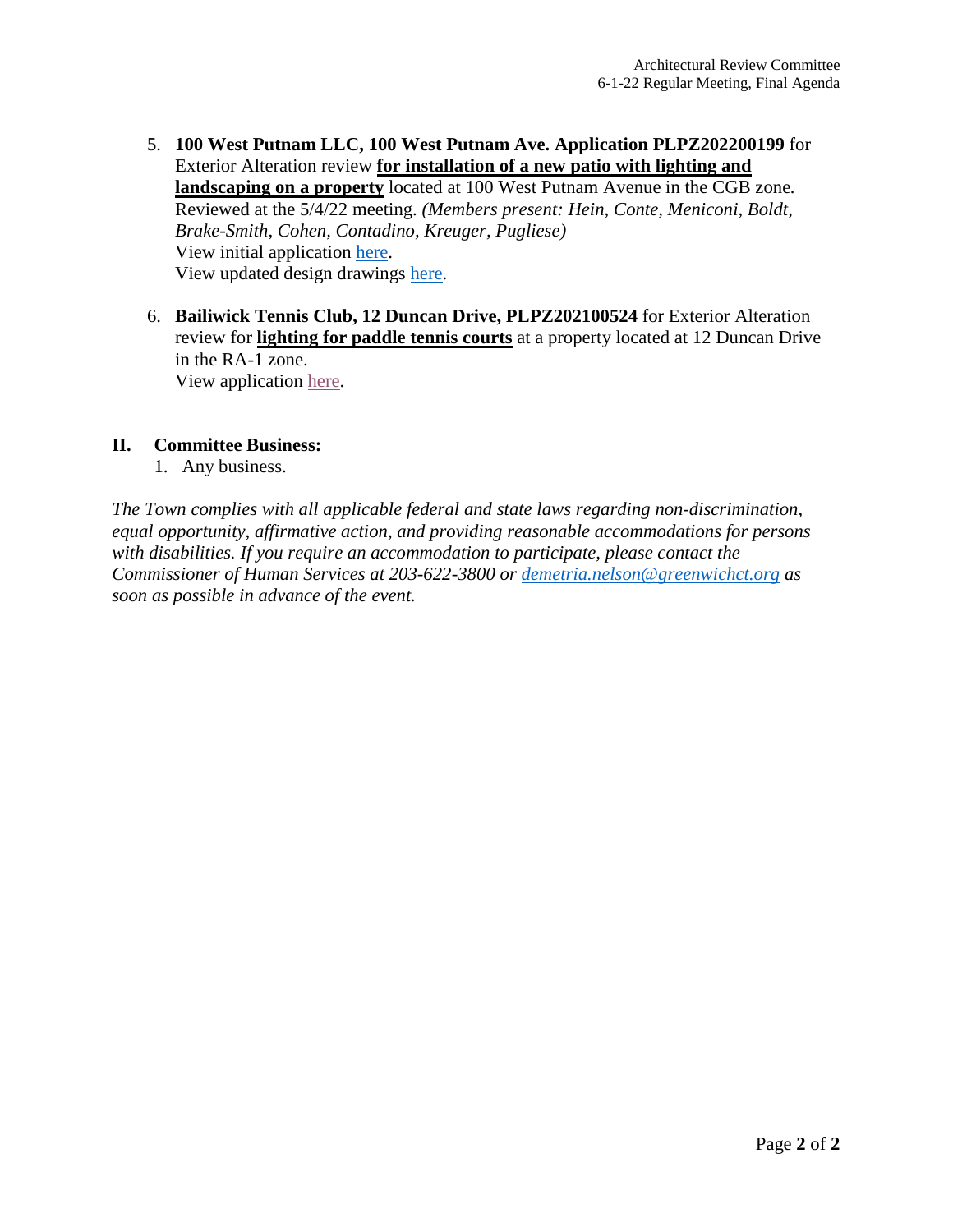# **ARCHITECTURAL REVIEW COMMITTEE ACTION AGENDA Regular Meeting**

## **Wednesday, June 1, 2022 7:02 pm– 9:25 pm Zoom Virtual Meeting Webinar ID: 846 0372 5052 Password: 5768541**

*Please click [here](https://www.greenwichct.gov/DocumentCenter/View/31345/2022_06_01_ARC_Meeting_Audio); to listen to the audio recording file ([.m4a](https://www.greenwichct.gov/DocumentCenter/View/31345/2022_06_01_ARC_Meeting_Audio)) of the entire meeting. Please click [here](https://www.greenwichct.gov/DocumentCenter/View/31346/2022_06_01_ARC_Meeting_Transcript); to read the transcribed audio file [\(.txt\)](https://www.greenwichct.gov/DocumentCenter/View/31346/2022_06_01_ARC_Meeting_Transcript) of the entire meeting*

**Members Present:** John Conte, Vice-Chairperson; Graziano Meniconi, Secretary; Peter Boldt; Rhonda Cohen; Leander Krueger; Katherine LoBalbo; and Paul Pugliese

**Staff Present:** Marisa Anastasio, Senior Planner; and Jacalyn Pruitt, Planner II

### **I. Exterior Alteration reviews:**

1. **Old Track Properties LLC, 16 Old Track Road, PLPZ 202200171** for Exterior Alteration review for **renovation of the existing façade** located at 16 Old Track Road in the GB Zone. View application [here](https://www.greenwichct.gov/DocumentCenter/View/31305/16-Old-Track-Rd-ARC-EA).

Decision Status: **Approved as Submitted / Presented** Motion: Conte Second: LoBalbo Vote: 7-0 unanimous

2. **Lobster Bin, 204 Field Point Road PLPZ 2022 00095** for Exterior Alteration review for **the installation of an exhaust fan for a commercial kitchen hood** located at 204 Field Point Road in the GB Zone. View application [here](https://www.greenwichct.gov/DocumentCenter/View/31304/204-FIELD-POINT-ROAD_ARC-APP).

Applicant was not present.

1 st Motion: Approve with the recommendation / request for the applicant to move the exhaust mushroom to the parking lot side of the building. Motion: LoBalbo Second: (was not seconded) Vote: **Failed to Carry.**

2<sup>nd</sup> Motion: Electronic Return with changes that require the makeup air encasement to be facing the parking lot side of the building, and not on the street facing side (Field Point Road side).

Motion: LoBalbo Second: (was not seconded) Vote: **Failed to Carry.**

Decision Status: **Return to Meeting (submit updated plans and information via pdf to [Marisa.Anastasio@greenwichct.org](mailto:Marisa.Anastasio@greenwichct.org) and one hard copy to P+Z office to be scheduled for ARC meeting)**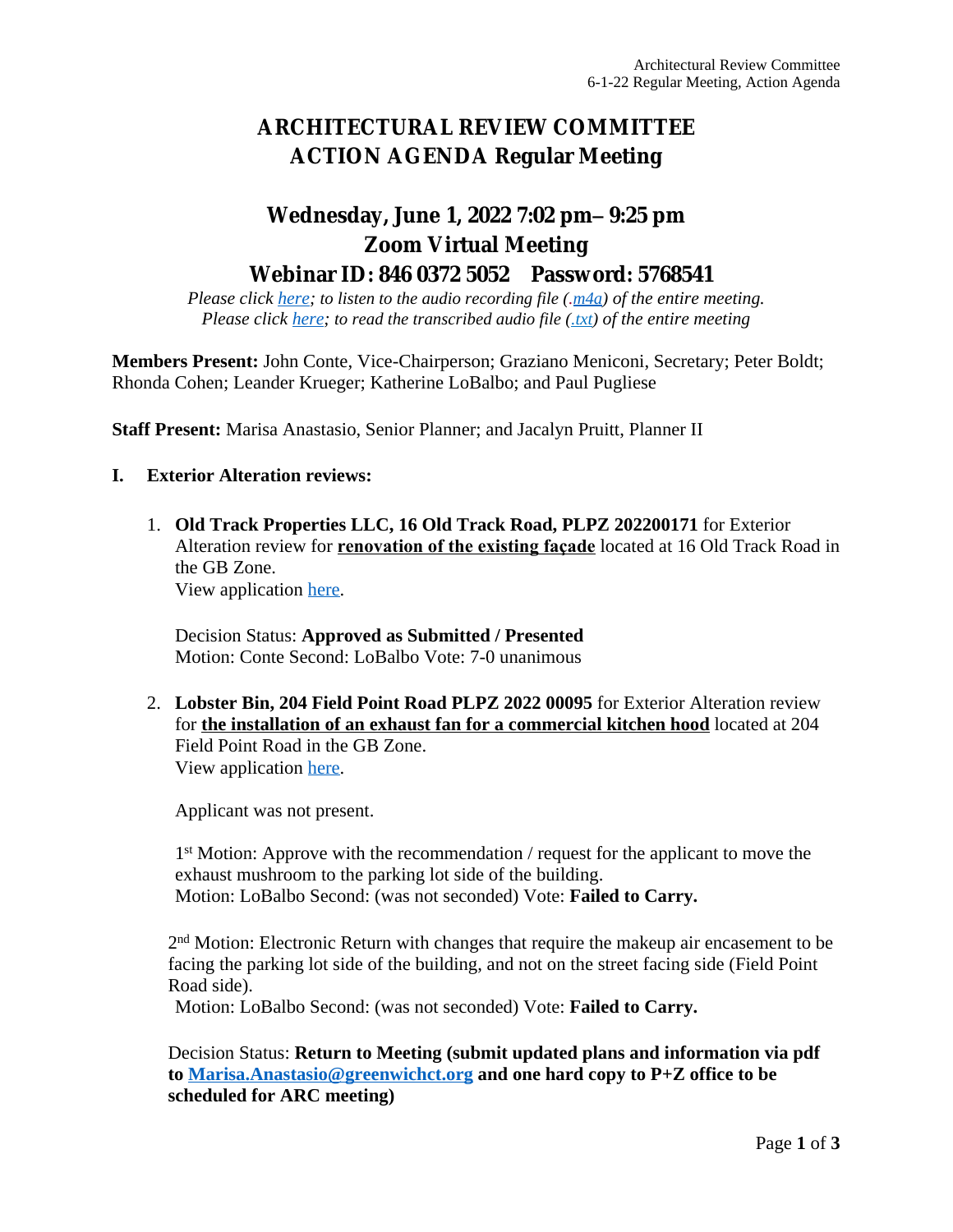**The applicant to submit revised plans to address the following notes:**

- **a. Clarify make up air vs exhaust on plans**
- **b. Roof mounted intake and exhaust encasements should be moved toward the parking lot, so these units do not impact the street view (Field Point Road) or neighboring properties.**
- 3. **Sunglass Hut, 260 Greenwich Ave. PLPZ 202200213** for Exterior Alteration review for **renovation of the entry doors, mullions and storefront and new air handlers and roof top condensers** located at 260 Greenwich Avenue in the CGBR zone. View application [here](https://www.greenwichct.gov/DocumentCenter/View/31302/260-Greenwich-Avenue-PLPZ-202200213-Sunglass-Hut).

Decision Status: **Electronic Return (email pdf plans to [Marisa.Anastasio@greenwichct.org](mailto:Marisa.Anastasio@greenwichct.org) )** Motion: Conte Second: Pugliese Vote: 7-0 unanimous

### **The applicant to submit revised plans to address the following notes:**

- **a. provide material sample of pavers/tiles for front step**
- **b. provide specification sheets for gooseneck lights – these should match others on building.**
- 4. **100 West Putnam LLC, 100 West Putnam Ave. Application PLPZ202200199** for Exterior Alteration review **for installation of a new patio with lighting and landscaping on a property** located at 100 West Putnam Avenue in the CGB zone*.* Reviewed at the 5/4/22 meeting. *(Members present: Hein, Conte, Meniconi, Boldt, Brake-Smith, Cohen, Contadino, Kreuger, Pugliese)* View initial application [here](https://www.greenwichct.gov/DocumentCenter/View/31301/100-WPA-patio-ARC-EA). View updated design drawings [here](https://www.greenwichct.gov/DocumentCenter/View/31307/2022-05-27_Combined-Updates).

Decision status: **ARC does not accept the proposal as presented.** Motion: LoBalbo Second: Pugliese Vote: 7-0 unanimous

### **ARC has concerns with the following design elements:**

- **a. Very strong recommendation for the proposed walls to be removed**
- **b. Proposed design does not look harmonious with the rest of the site; the proposed design looks too busy**
- **c. ARC does not want new materials (i.e. wood), and new shapes introduced into this space / site**
- **d. ARC does not feel this is the correct place for such a private patio use**
- 5. **Walgreens, 1333 East Putnam Avenue PLPZ 202200212** for Exterior Alteration review **for a dumpster enclosure** located at 1333 East Putnam Avenue in the LB zone.